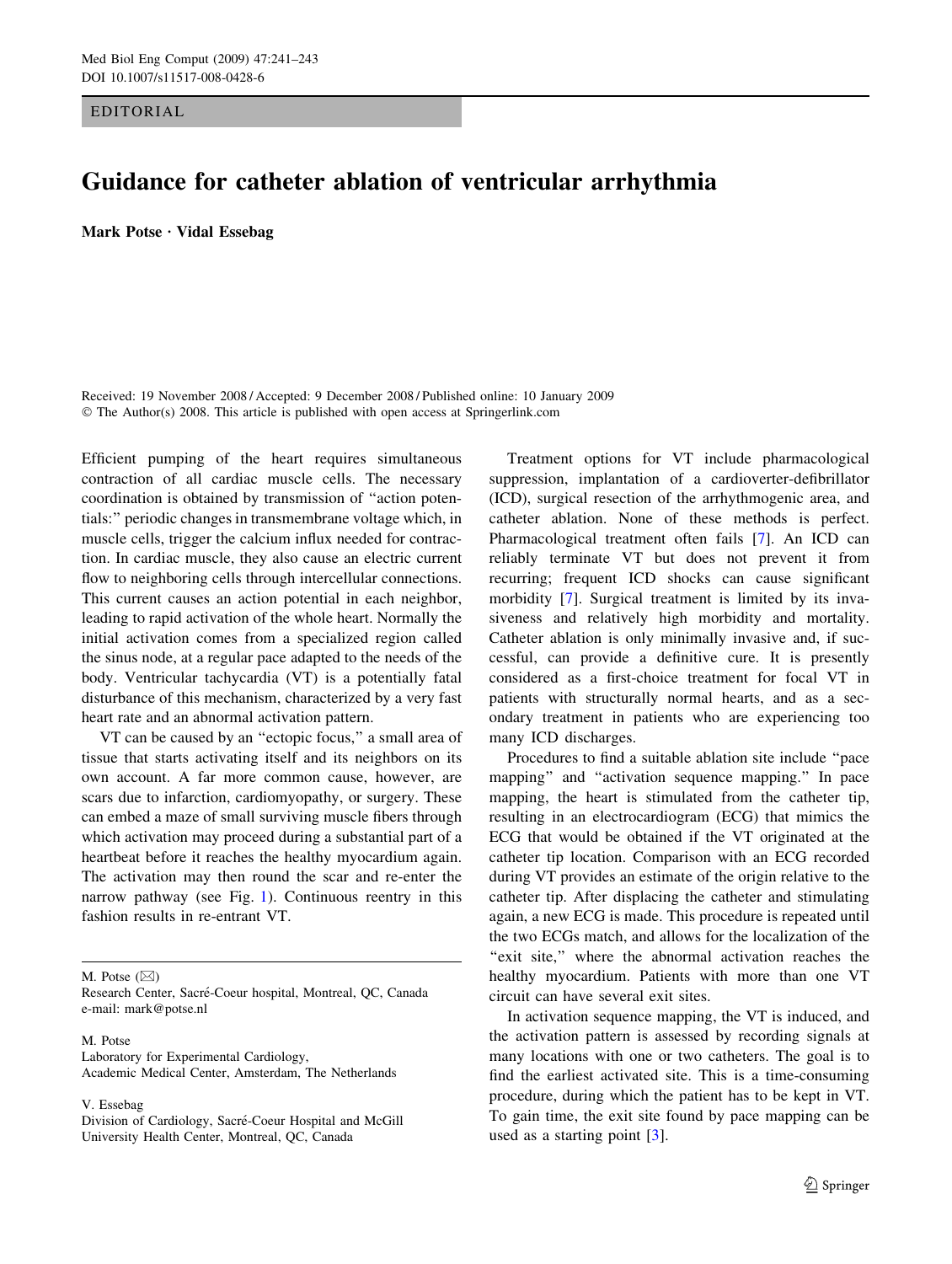<span id="page-1-0"></span>

Fig. 1 The concept of reentrant tachycardia due to an infarction scar (gray). Left Activation (arrows) comes from the left, enters a narrow surviving pathway, and blocks at a point where the pathway suddenly expands. Right Activation arriving from the other side, delayed due to a long and tortuous route, can re-activate the first pathway and the bulk myocardium, and initiate a reentry

When catheter ablation became mainstream, in the early 1990s, difficulties encountered included the need for radiography to find out where the catheter was, and the need to rapidly infer from a standard 12-lead ECG where it should be going. Several attempts have been made to facilitate procedures with the help of electrocardiographic body surface maps (BSMs) and computer interpretation of the recorded signals. The earliest attempts were to boldly use inverse models to estimate the exit site from the BSM measured during VT. A suitable model for this purpose is the single moving dipole [\[5](#page-2-0)]. This required an accurate anatomic model of the patient and a high-quality BSM, while still having error margins in the order of centimeters.

Subsequent attempts were more pragmatic. Atlases of paced BSMs were created, which linked potential patterns to segments of the myocardium  $[1, 3]$  $[1, 3]$  $[1, 3]$  $[1, 3]$  $[1, 3]$ . This approach had a resolution similar to that of inverse models, but it was much faster and did not require an accurate anatomic model. An algorithm that interpolated in such databases could generate accurate catheter displacement advice [[4\]](#page-2-0).

A different pragmatic approach is described by Fukuoka et al. in this issue of MBEC [[2\]](#page-2-0). Their idea is to use a moving-dipole model, but now without accurately modeling the patient's anatomy. Absolute errors of this method are very large. The trick that makes it useful is to use the same method to also estimate the position of the catheter tip. For this purpose a current dipole is produced by the electrodes on the catheter. This results in large errors for the two positions themselves, but a reasonable estimate of the exit-site position relative to the catheter [[2\]](#page-2-0). The advantage with respect to database interpolation [[4](#page-2-0)] is that no pacing is required to bring the catheter to the exit site. This could make the procedure considerably shorter.

However, the application of all BSM-based methods has been limited because cardiologists were not eager to apply the required 60 or more surface electrodes on their patients during an ablation procedure. Moreover, two recent technical developments revolutionized catheter ablation procedures in a very different way. Catheter localization systems based on electric and magnetic fields can now track the catheter position in real-time, without radiography, and with high accuracy [[6\]](#page-2-0). This made both pace mapping and activation sequence mapping much easier. In addition, noncontact catheters were introduced, which can estimate the activation sequence of the ventricles from a single heartbeat.

These two developments changed particularly the way in which infarct-related VTs were investigated. Assisted by accurate real-time catheter localization, cardiologists now record signals during normal cardiac rhythm to locate the infarct scar. Such ''substrate mapping'' allows unstable VTs to be addressed that could not be located with activation mapping [[6\]](#page-2-0). In addition, they search for spurious "pre-diastolic" activations or "late potentials," which can indicate the narrow pathways that give rise to VT, even when the VT is not happening. Accurate maps of the circuits can be made, and a ''critical isthmus'' can be identified and targeted for ablation. Exit sites have become less interesting, and clinical testing of BSM-based procedures has been abandoned.

This does not have to remain so forever. The word ''pendulum'' is often used when developments in medicine are described. More than once, technology has changed the way things were done in the electrophysiology laboratory. The development of such technology can take a long time, too long for biomedical engineers to start working only when a pendulum swings the right way. From this perspective, Fukuoka et al. must be congratulated for the perseverance with which they continued to develop and test the method which they first proposed some 8 years ago.

Two concepts that must be well distinguished in the paper by Fukuoka et al. [[2\]](#page-2-0) are the exit site and the target site for ablation. These may coincide in focal VT, but they are generally distinct when a scar is involved. Methods based on the surface ECG or BSM can only guide the catheter to the exit site. From there, other methods have to be used to find a suitable ablation site. It is tempting to consider ablation of the exit site itself when a VT is not mappable. Although this is presently not the strategy of choice, the idea to use it as an alternative to long linear and circumferential lesions in case of unmappable VT deserves to be considered.

Much remains to be done. As Fukuoka et al. mentioned, their method has to be tested in real patients. Clinical partners have to be found. This could be easier with a smaller electrode set. Computer-assisted VT localization methods distinguish themselves from the traditional methods by the use of many electrodes and, as a consequence, by the use of quantitative analysis. How